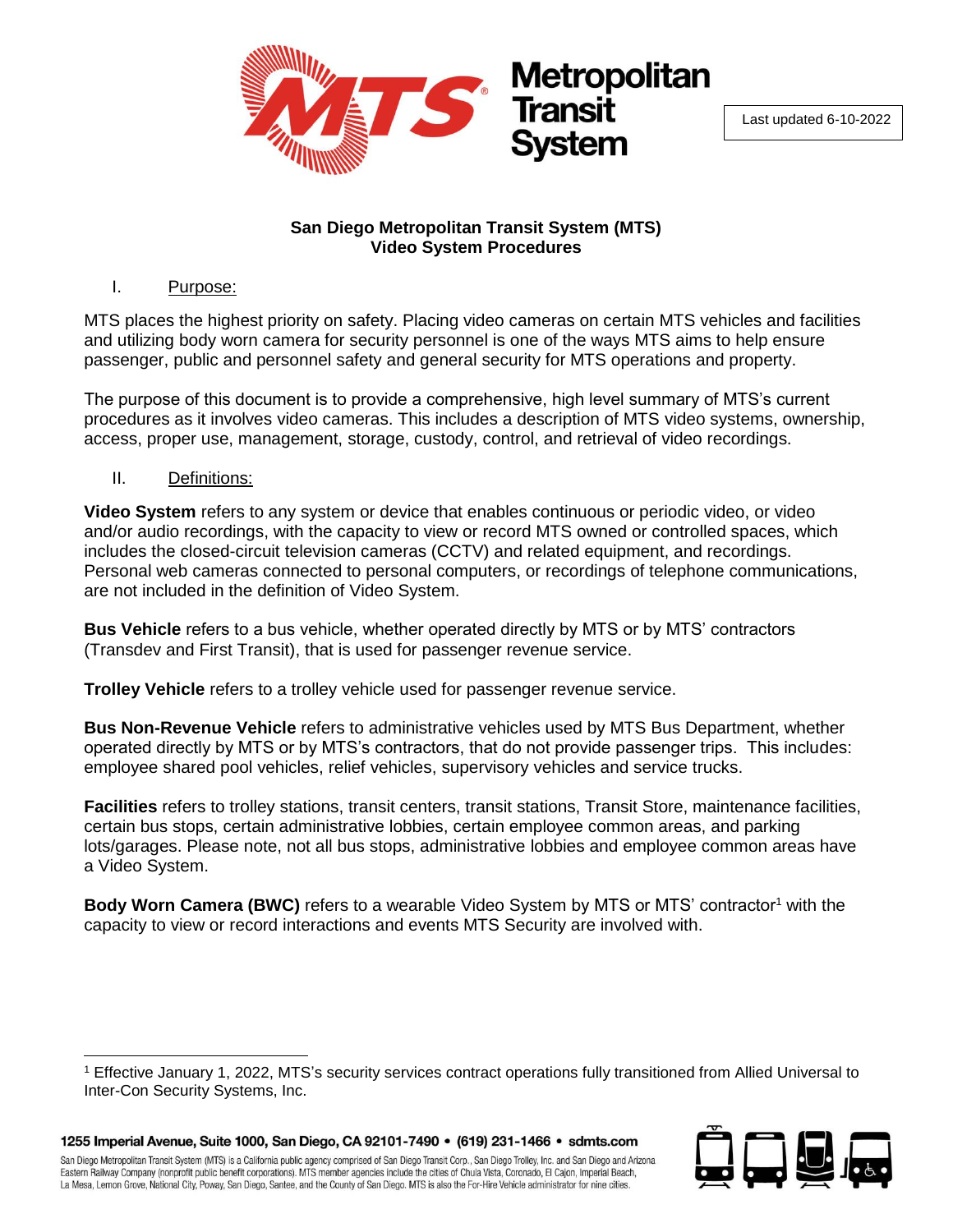# III. Video Systems:

MTS owns, or has contractual rights for certain access to, the following Video Systems described in Table 1: Video Systems.

|  |  |  | Table 1: Video Systems |
|--|--|--|------------------------|
|--|--|--|------------------------|

| <b>Location of Video</b><br><b>System</b>                                                                       | <b>Video System</b>                                             | <b>Ownership</b>                                                                                                                                                |
|-----------------------------------------------------------------------------------------------------------------|-----------------------------------------------------------------|-----------------------------------------------------------------------------------------------------------------------------------------------------------------|
| <b>Bus Vehicles</b><br>(all)                                                                                    | Apollo                                                          | <b>MTS</b>                                                                                                                                                      |
| <b>Bus Vehicles (Transdev-</b><br>operated)                                                                     | <b>DriveCam</b>                                                 | Transdev; MTS has contractual rights to review video<br>consistent with MTS oversight role.                                                                     |
| One Bus Vehicle Only<br>(First Transit-operated)<br>Under a 90-day pilot<br>program that began on<br>04/01/2022 | Safefleet                                                       | <b>MTS</b>                                                                                                                                                      |
| <b>Trolley Vehicles</b>                                                                                         | MobileView                                                      | <b>MTS</b>                                                                                                                                                      |
| <b>Bus Non-Revenue</b><br>Vehicles                                                                              | <b>MTS</b><br>Safefleet (MTS<br>vehicles)                       |                                                                                                                                                                 |
|                                                                                                                 | Drive Cam (for<br><b>Transdev or First</b><br>Transit vehicles) | Transdev; MTS has contractual rights to review video<br>consistent with MTS oversight role.                                                                     |
|                                                                                                                 |                                                                 | First Transit; MTS has contractual rights to review video<br>consistent with MTS oversight role.                                                                |
| <b>Facilities</b>                                                                                               | Avigilon                                                        | <b>MTS</b>                                                                                                                                                      |
| Body Worn Camera<br>(BWC)                                                                                       | Visiologix                                                      | <b>MTS</b>                                                                                                                                                      |
|                                                                                                                 |                                                                 | Inter-Con, if for contracted security personnel; MTS has<br>contractual rights to review & produce video consistent<br>with MTS Public Records Act obligations. |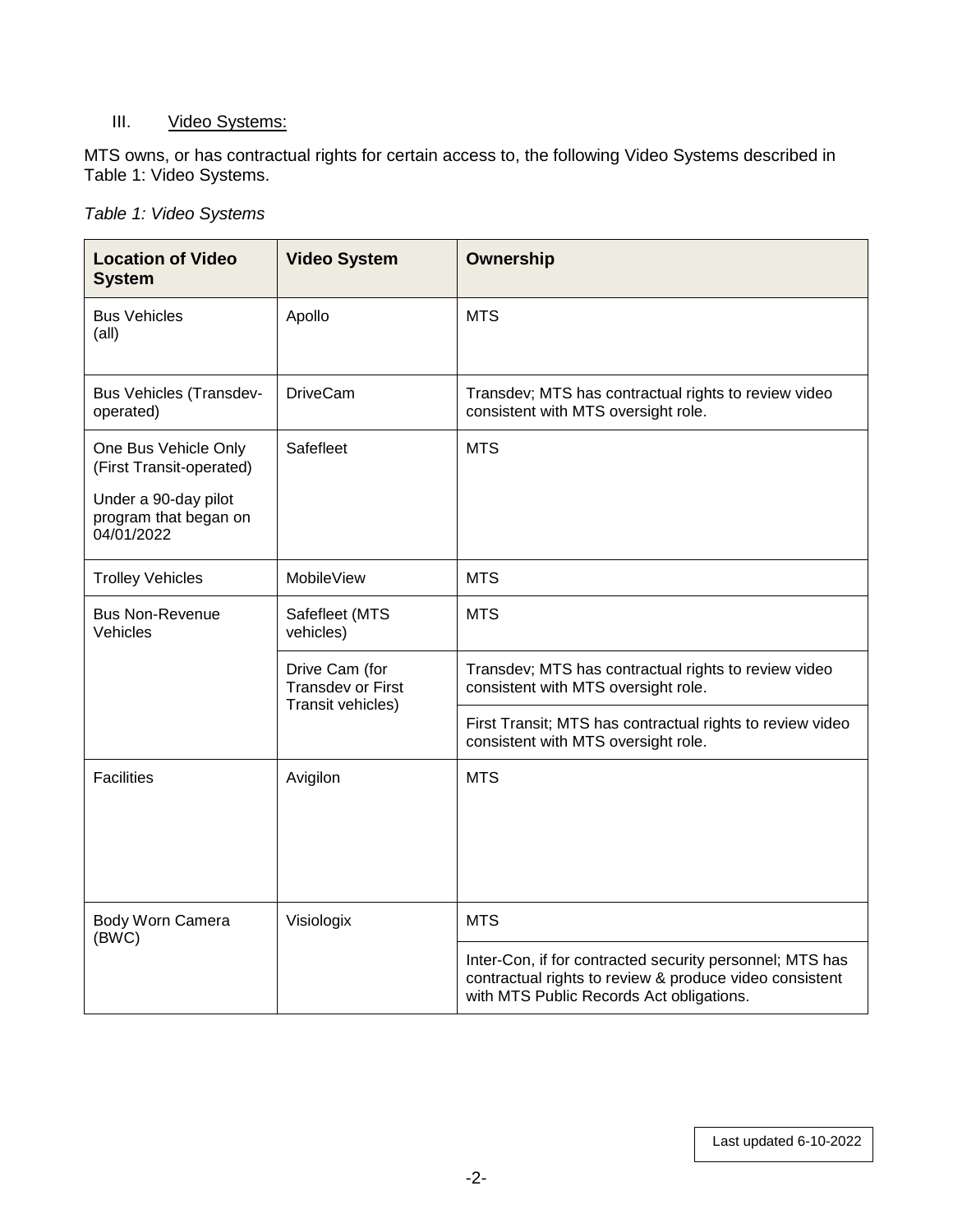# IV. Recording Protocols:

The recording protocols and real time monitoring capability of Video Systems are described at Table 2: Recording Protocols.

|  | Table 2: Recording Protocols |
|--|------------------------------|
|  |                              |

| <b>Location of</b><br><b>Video System</b>                                                                                          | <b>Video</b><br><b>System</b>  | <b>Recording Protocols</b>                                                                                                                                   | <b>Real Time Monitoring Capability</b>                                                                                                                                                                                                                                                                                                                                                |
|------------------------------------------------------------------------------------------------------------------------------------|--------------------------------|--------------------------------------------------------------------------------------------------------------------------------------------------------------|---------------------------------------------------------------------------------------------------------------------------------------------------------------------------------------------------------------------------------------------------------------------------------------------------------------------------------------------------------------------------------------|
| Bus Vehicles (all)                                                                                                                 | Apollo                         | Automatic recording if<br>vehicle ignition is on; if<br>interior motion sensor is<br>triggered; and 10 minutes<br>after ignition is turned off.              | Real time monitoring will be capable<br>through mSet, a new platform that MTS<br>is transitioning all revenue service<br>vehicles to. It is also possible in the<br>current platform if a bus is connected to<br>a secure MTS wireless network (i.e.<br>when not in revenue service and within a<br>particular maintenance facility), on a<br>case by case basis by authorized users. |
| <b>Bus Vehicles</b><br>(Transdev-<br>operated)                                                                                     | <b>DriveCam</b>                | Automatic recording if (a)<br>vehicle ignition is on; and<br>(b) 10 minutes after ignition<br>is turned off. May also be<br>manually activated to<br>record. | Capability for real time monitoring when<br>vehicle ignition is on or if manually<br>activated by authorized users, on a case<br>by case basis.                                                                                                                                                                                                                                       |
| Exception: 1 Bus<br>Vehicle (First<br>Transit-operated)<br>that is under a 90-<br>day pilot program<br>that began on<br>04/01/2022 | Safefleet                      | Automatic recording if<br>vehicle ignition is on; if<br>interior motion sensor is<br>triggered; and 10 minutes<br>after ignition is turned off.              | Real-time monitoring capability is not<br>available during revenue service. It is<br>possible if a bus is connected to a<br>secure MTS wireless network (i.e. when<br>not in revenue service and within a<br>particular maintenance facility), on a<br>case by case basis by authorized users.                                                                                        |
| <b>Trolley Vehicles</b>                                                                                                            | <b>MobileView</b>              | Automatic recording so<br>long as vehicle ignition is<br>on.                                                                                                 | Dependent on wireless connection, MTS<br>has capability for real time monitoring if<br>connected to a secure MTS wireless<br>network at trolley stations or trolley<br>maintenance yards, on a case by case<br>basis by authorized users.                                                                                                                                             |
| <b>Bus Non-Revenue</b><br>Vehicles                                                                                                 | Safefleet<br>(MTS<br>vehicles) | Automatic recording if<br>vehicle ignition is on; and<br>10 minutes after ignition is<br>turned off.                                                         | No.                                                                                                                                                                                                                                                                                                                                                                                   |
|                                                                                                                                    | Drive Cam (for<br>Transdev or  | Automatic recording if<br>vehicle ignition is on; and                                                                                                        | Capability for real time monitoring when<br>vehicle ignition is on or if manually                                                                                                                                                                                                                                                                                                     |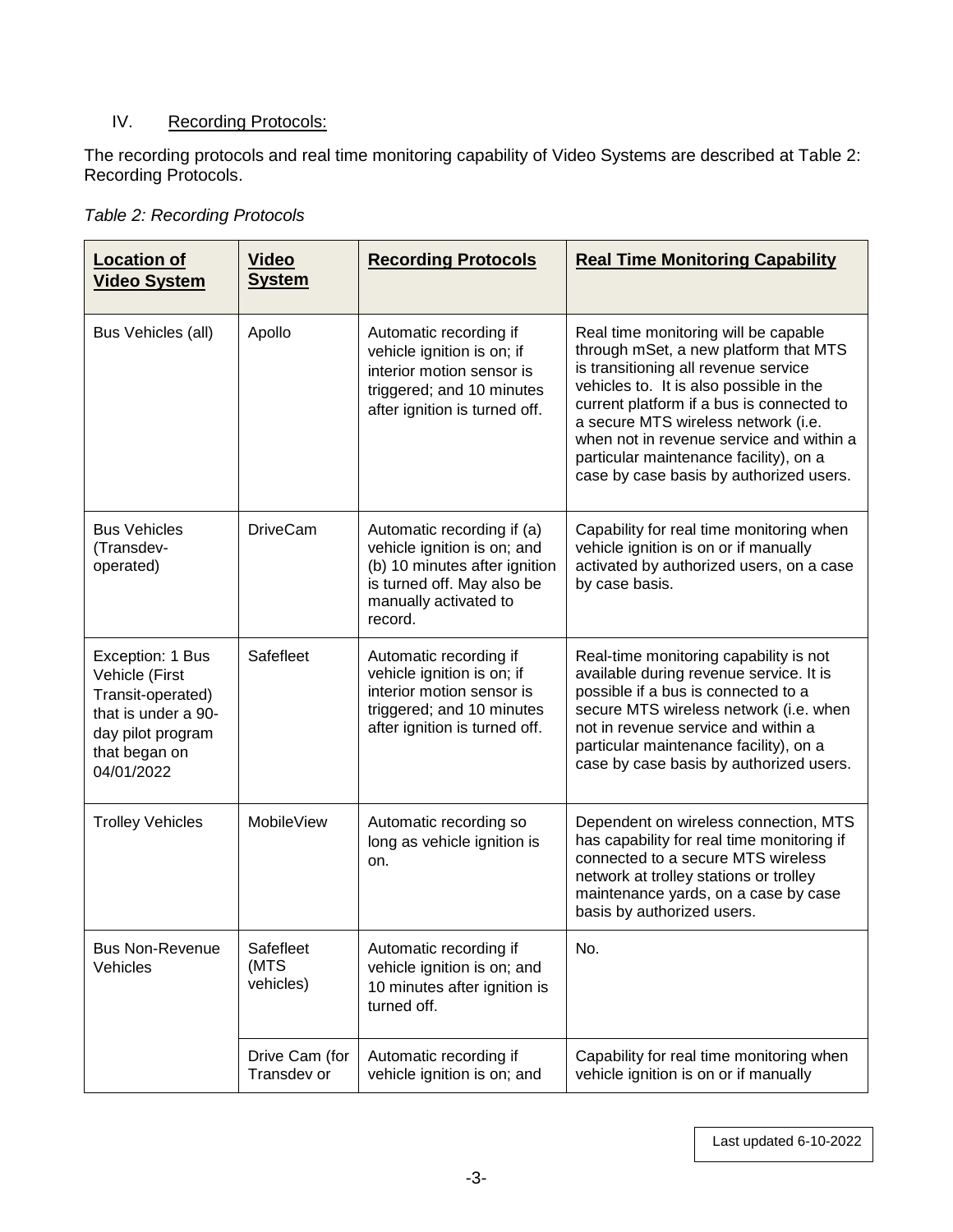| <b>Location of</b><br><b>Video System</b> | <u>Video</u><br><b>System</b>     | <b>Recording Protocols</b>                                                                                                                                                                              | <b>Real Time Monitoring Capability</b>                                                                                                                                                          |
|-------------------------------------------|-----------------------------------|---------------------------------------------------------------------------------------------------------------------------------------------------------------------------------------------------------|-------------------------------------------------------------------------------------------------------------------------------------------------------------------------------------------------|
|                                           | <b>First Transit</b><br>vehicles) | 15 minutes after ignition is<br>turned off.                                                                                                                                                             | activated by authorized users, on a case<br>by case basis.                                                                                                                                      |
| <b>Facilities</b>                         | Avigilon                          | Continuous, regardless if<br>facility is closed.                                                                                                                                                        | Real time monitoring capability is not<br>available at all facilities. Only if facility is<br>connected through MTS secure fiber<br>connection, on a case by case basis by<br>authorized users. |
| Body Worn Camera<br>(BWC)                 | Visiologix                        | Only when activated, when<br>such use is appropriate for<br>the proper performance of<br>duties and as consistent<br>with Security Department<br>SOPs (SOP 200.5); and 30<br>seconds before activation. | No.                                                                                                                                                                                             |

## V. Use:

Video Systems may be used for the following reasons: safety monitoring; transit operation analysis; safety incident investigation; passenger complaint investigation; personnel performance reviews and investigations; external law enforcement investigations; internal security investigations; for use as evidence in criminal/civil prosecutions; claims/litigations; response to Public Records Act requests; responses to subpoenas; and as otherwise required by law.

## VI. Authorizing Access to Video System:

Multiple departments are involved in the management and use of the Video Systems. Thus, the individual responsible for the Video Systems varies depending on the task and type of Video Systems. Access to a Video System, and appropriate credentials (e.g. right to view or right to export) is approved as described in Table 3: Authorizing Access to Video System.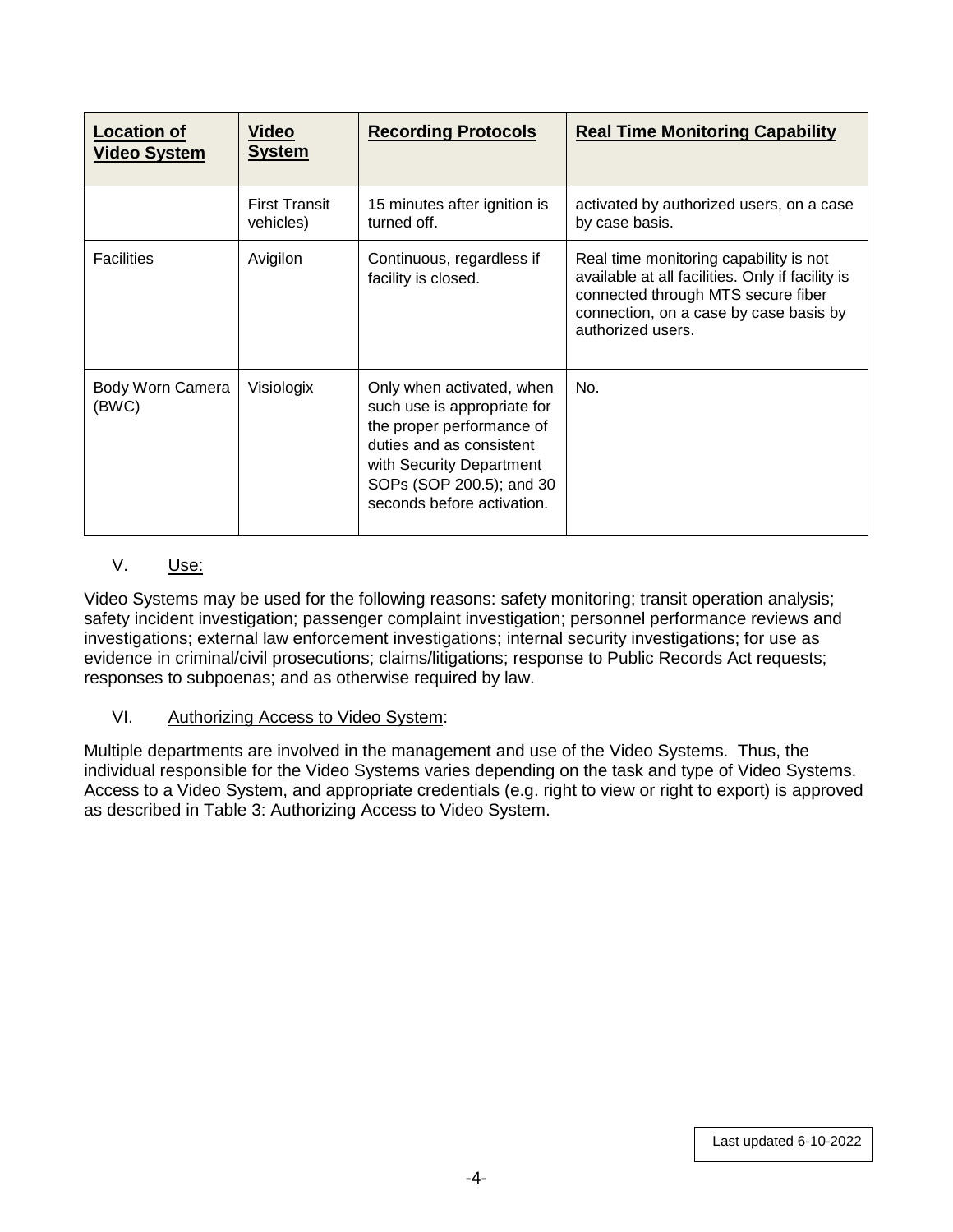# *Table 3: Authorizing Access to Video System*

| <b>Location of Video</b><br><b>System</b>                                                                        | <b>Video System</b>                                             | <b>Authorizing Access to Video System</b>                                                                                                                                                                                                                                                                                                                                                                                                    |
|------------------------------------------------------------------------------------------------------------------|-----------------------------------------------------------------|----------------------------------------------------------------------------------------------------------------------------------------------------------------------------------------------------------------------------------------------------------------------------------------------------------------------------------------------------------------------------------------------------------------------------------------------|
| Bus Vehicles (all)                                                                                               | Apollo                                                          | If MTS staff, Employee Supervisor and Human Resource<br>approval required; Overseen by IT Department.<br>If Transdev staff, to add access and determine the<br>appropriate credentials, MTS Manager of Contract<br>Services approval required; Overseen by IT Department.<br>If First Transit staff, to add access and determine the<br>appropriate credentials, MTS Manager of Paratransit<br>approval required; Overseen by IT Department. |
| <b>Bus Vehicles</b><br>(Transdev- operated)                                                                      | <b>DriveCam</b>                                                 | For Transdev staff, General Manager of Transdev and<br>Transdev Human Resource approval required.                                                                                                                                                                                                                                                                                                                                            |
| One Bus Vehicle Only<br>(First Transit-operated)<br>under a 90- day pilot<br>program that began on<br>04/01/2022 | Safefleet                                                       | If First Transit staff, to add access and determine the<br>appropriate credentials, MTS Manager of Paratransit<br>approval required; Overseen by IT Department.                                                                                                                                                                                                                                                                              |
| <b>Trolley Vehicles</b>                                                                                          | MobileView                                                      | Employee Supervisor and Human Resource approval<br>required; Overseen by IT Department.                                                                                                                                                                                                                                                                                                                                                      |
| <b>Bus Non-Revenue</b><br>Vehicles                                                                               | Safefleet (MTS<br>vehicles)                                     | Director of Transportation; Director of Maintenance; or<br>Manager of Safety approval required.                                                                                                                                                                                                                                                                                                                                              |
|                                                                                                                  | Drive Cam (for<br><b>Transdev or First</b><br>Transit vehicles) | For Transdev staff, Transdev General Manager and<br>Transdev Human Resource approval required.<br>For First Transit staff, First Transit General Manager<br>approval required.                                                                                                                                                                                                                                                               |
| <b>Facilities</b>                                                                                                | Avigilon                                                        | Employee Supervisor and Human Resource approval<br>required; Overseen by IT Department.<br>CEO approval is required for any third-party access (See<br>Section X(2): "Live Feed Access MOUs").                                                                                                                                                                                                                                               |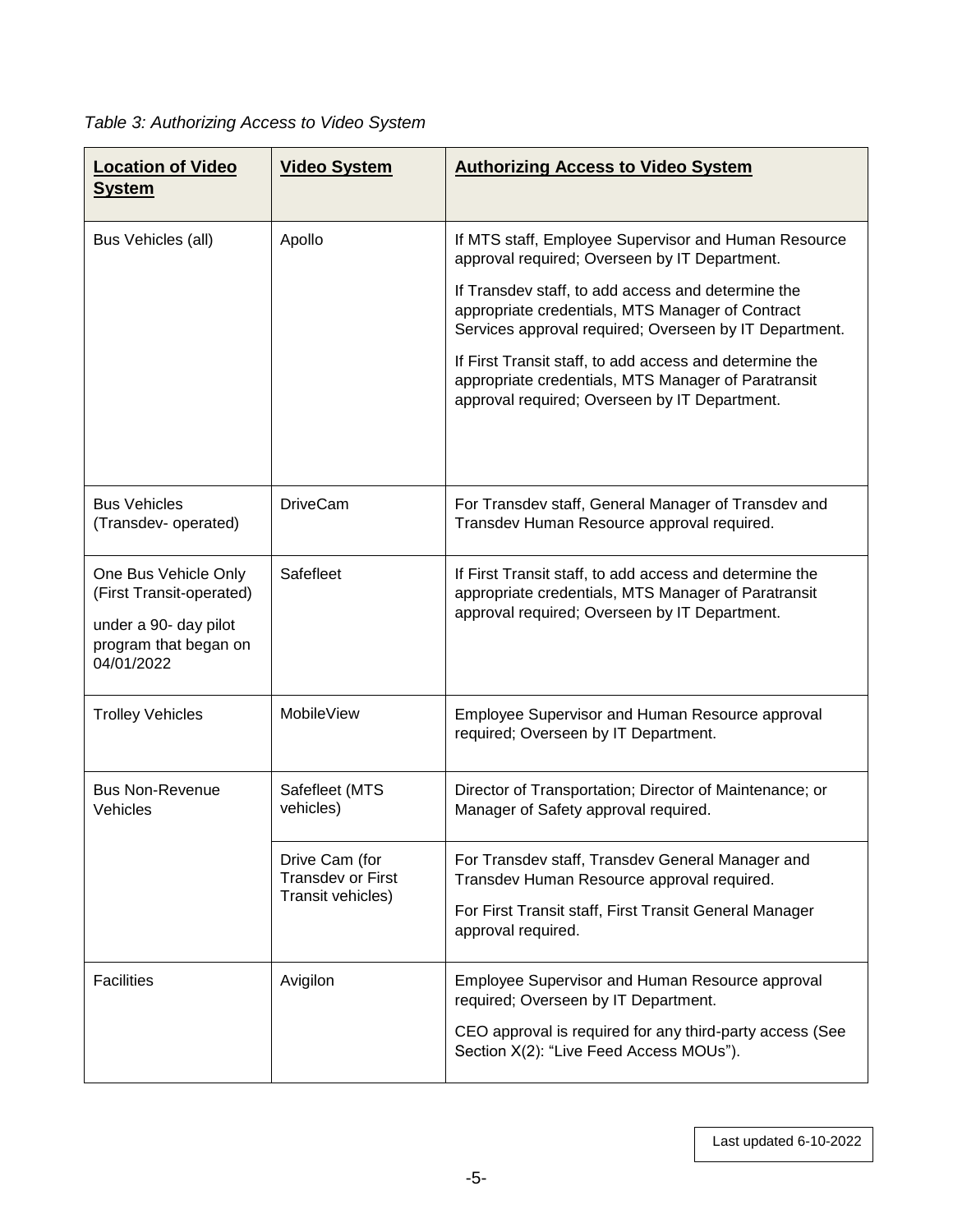| <b>Location of Video</b><br><b>System</b> | <b>Video System</b> | <b>Authorizing Access to Video System</b>                                                                                                                                                                             |
|-------------------------------------------|---------------------|-----------------------------------------------------------------------------------------------------------------------------------------------------------------------------------------------------------------------|
| Body Worn Camera<br>(BWC)                 | Visiologix          | For MTS staff, Security Systems Administrator and Human<br>Resource approval required; Overseen by IT Department.<br>For Inter-Con staff, approval from the Inter-Con on-site<br>IT/Administrative staff is required. |

### VII. Video Recording Storage

Each Video System has the capability to view, and/or download video recordings. A video recording that is not marked for preservation is maintained within the applicable server/drive/device, until the storage capacity/range is met (See Section IX: "Video Retention"). A video recording that is marked for preservation is saved on the network in the applicable department-specific drive. Marked video will be retained until at least the minimum statute of limitations period on a claim has passed (6 months to 2 years), or as otherwise required by law.

#### VIII. Access to Video Recording

Video that has been marked and preserved may be shared in a viewable format with MTS or contractor staff for training, investigative, and reporting purposes consistent with Section V: "Use". Video recordings may be shared with third parties, according to the parameters identified in Section X: "Record Request for Video System Recordings".

#### IX. Video Retention

In general, the amount of time that video recordings are retrievable depends upon several factors: the number of cameras, the method of recording, the amount of hard drive space available to record, the resolution of the cameras, and the amount of in-service time/activity that the cameras are recording.

The MTS Video System is extensive, including multiple cameras at Facilities, on Bus Vehicles, and Trolley Vehicles. The technical specifications for each system limits how long the system retains the full un-marked video recordings before it automatically records over – generally between 7 and 60 days, as described in Table 4: Video Retention.

Costs to store all un-marked video recordings for 1 year is estimated to be an additional \$14 million annually, which is not feasible under current budget constraints.<sup>2</sup> Rather than store all un-marked video recordings for this period, MTS video retention focuses on incidents that have been "marked and saved" by MTS staff because of a specific incident or investigation. If marked and saved, the video recordings are retained for at least 1 year, or longer if a complaint or investigation is still active. Separate rules apply for Body Worn Camera.

Video retention processes are described at Table 4: Video Retention.

 <sup>2</sup> This estimate was prepared by IT staff in early 2021. A new review is being conducted to determine if technology improvements will allow the video storage period to be extended beyond the capabilities identified in Table 4.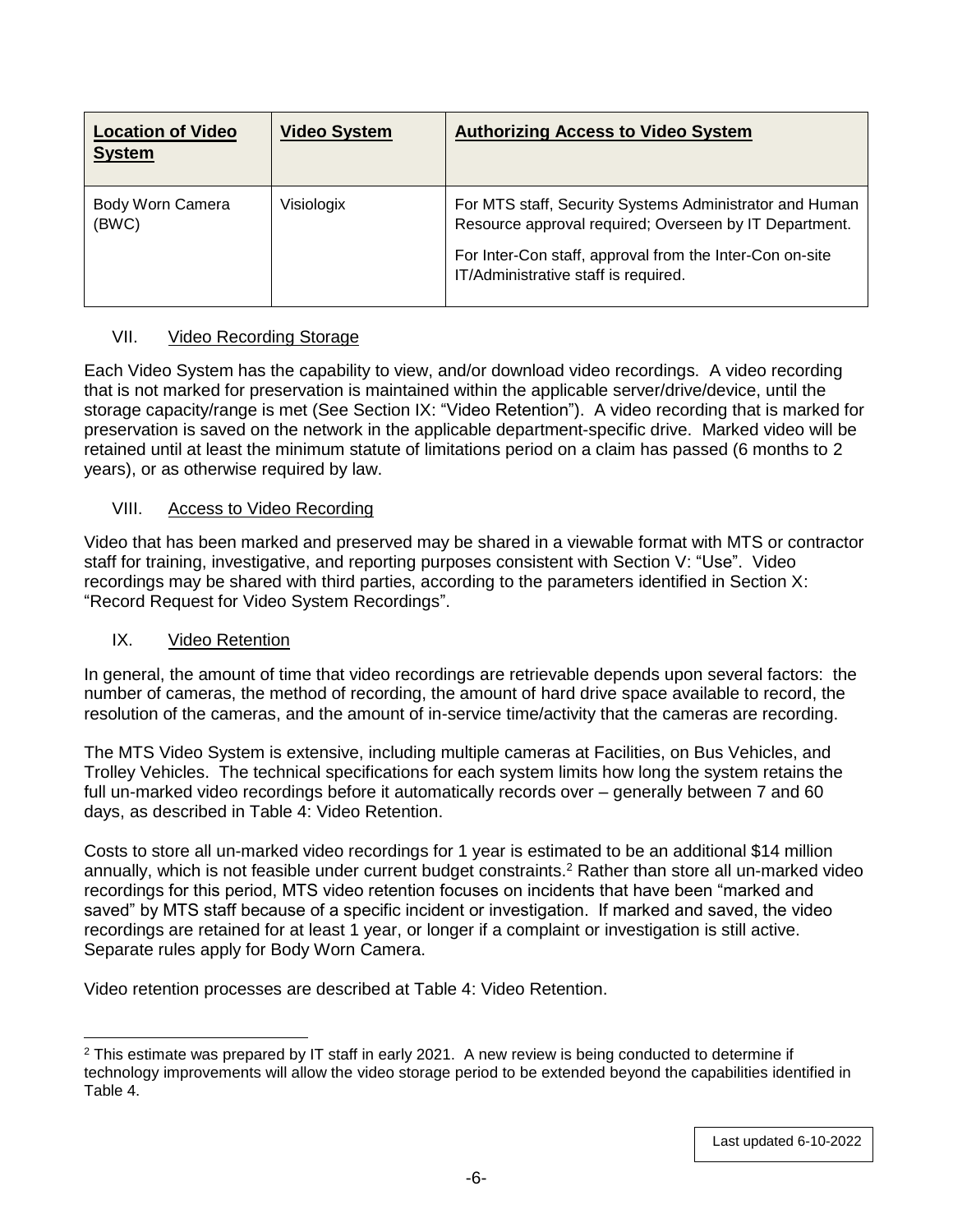*Table 4: Video Retention*

| <b>Location of</b><br><b>Video System</b>                                                                                | <b>Video</b><br><b>System</b>  | <b>Minimum Legally</b><br><b>Required</b><br><b>Retention</b>                                                                                                                                                                            | <b>Current Retention</b><br><b>Capability for Un-</b><br><b>Marked Video</b><br><b>Recordings</b> | <b>Current Retention</b><br>Period, if Marked<br>and Preserved                                                                                |
|--------------------------------------------------------------------------------------------------------------------------|--------------------------------|------------------------------------------------------------------------------------------------------------------------------------------------------------------------------------------------------------------------------------------|---------------------------------------------------------------------------------------------------|-----------------------------------------------------------------------------------------------------------------------------------------------|
| <b>Bus Vehicles</b><br>(all)                                                                                             | Apollo                         | 1 year, unless<br>technology to store<br>recorded data for 1<br>year in an<br>economically and<br>technologically<br>feasible manner is not<br>available. (See<br>feasibility analysis in<br>Section IX)<br>See Pub. Util. Code<br>99164 | About 7-21 days,<br>depending on how<br>often the vehicle is in<br>revenue service.               | 1 year on VIM or up<br>to 3 years as long as<br>existing storage<br>space permits;<br>indefinitely if<br>preserved for<br>pending litigation. |
| <b>Bus Vehicles</b><br>(Transdev-<br>operated)                                                                           | <b>DriveCam</b>                |                                                                                                                                                                                                                                          | About 14 days,<br>depending on how<br>often the vehicle is in<br>revenue service.                 | Up to 3 years as<br>long as existing<br>storage space<br>permits; indefinitely if<br>preserved for<br>pending litigation.                     |
| One Bus Vehicle<br>Only (First<br>Transit<br>Operated) Under<br>a 90-day pilot<br>program that<br>began on<br>04/01/2022 | Safefleet                      |                                                                                                                                                                                                                                          | About 7-21 days,<br>depending on how<br>often the vehicle is in<br>revenue service.               | Up to 3 years as<br>long as existing<br>storage space<br>permits; indefinitely if<br>preserved for<br>pending litigation.                     |
| <b>Trolley Vehicles</b>                                                                                                  | MobileView                     |                                                                                                                                                                                                                                          | About 13-15 days,<br>depending on how<br>often vehicle ignition is<br>on.                         | Indefinitely if<br>preserved for<br>pending litigation.                                                                                       |
| Bus Non-<br>Revenue<br>Vehicles                                                                                          | Safefleet<br>(MTS<br>vehicles) |                                                                                                                                                                                                                                          | About 180 vehicle<br>operating hours.                                                             | Up to 3 years as<br>long as existing<br>storage space<br>permits; indefinitely if<br>preserved for<br>pending litigation.                     |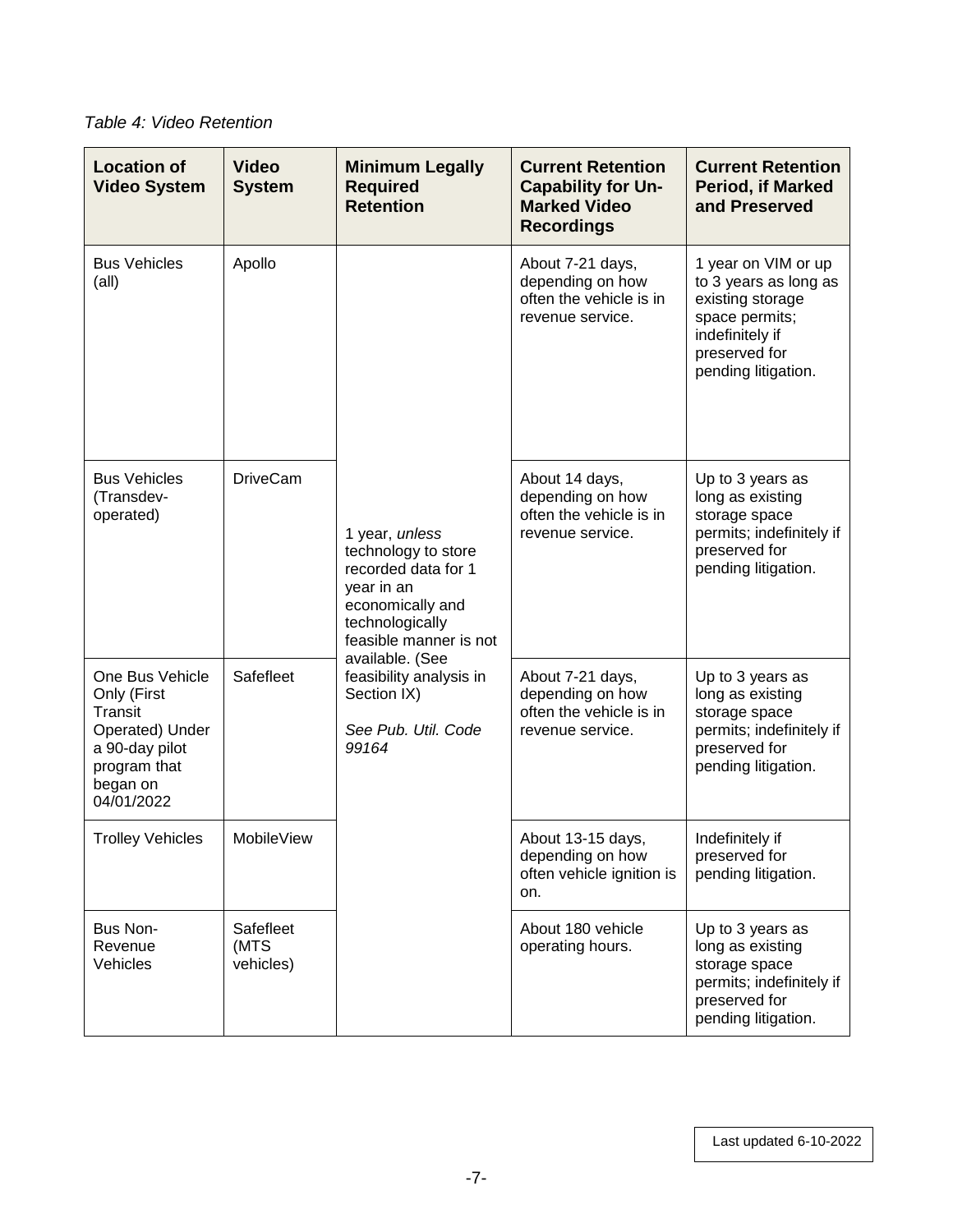| <b>Location of</b><br><b>Video System</b> | <b>Video</b><br><b>System</b>                                  | <b>Minimum Legally</b><br><b>Required</b><br><b>Retention</b>                                                                                                                                                                                                                                                                         | <b>Current Retention</b><br><b>Capability for Un-</b><br><b>Marked Video</b><br><b>Recordings</b>                                                                                                                                                                                                                                                              | <b>Current Retention</b><br><b>Period, if Marked</b><br>and Preserved                                                     |
|-------------------------------------------|----------------------------------------------------------------|---------------------------------------------------------------------------------------------------------------------------------------------------------------------------------------------------------------------------------------------------------------------------------------------------------------------------------------|----------------------------------------------------------------------------------------------------------------------------------------------------------------------------------------------------------------------------------------------------------------------------------------------------------------------------------------------------------------|---------------------------------------------------------------------------------------------------------------------------|
|                                           | Drive Cam<br>(for Transdev<br>or First<br>Transit<br>vehicles) | 1 year, unless<br>technology to store<br>recorded data for 1<br>year in an<br>economically and<br>technologically<br>feasible manner is not<br>available. (See<br>feasibility analysis in<br>Section IX)<br>See Pub. Util. Code<br>99164                                                                                              | About 100 vehicle<br>operating hours (about<br>50 hours for the<br>interior view and about<br>50 hours for the<br>exterior view).                                                                                                                                                                                                                              | Up to 3 years as<br>long as existing<br>storage space<br>permits; indefinitely if<br>preserved for<br>pending litigation. |
| <b>Facilities</b>                         | Avigilon                                                       |                                                                                                                                                                                                                                                                                                                                       | Range of about 15-60<br>days.<br>Storage capacity<br>depends on individual<br>camera/location.                                                                                                                                                                                                                                                                 | Up to 3 years as<br>long as existing<br>storage space<br>permits; indefinitely if<br>preserved for<br>pending litigation. |
| Body Worn<br>Camera (BWC)                 |                                                                | 60 days for non-<br>evidentiary data; 2<br>years for evidentiary<br>data relating to<br>incidents of force or<br>detention or if relevant<br>to a complaint against<br>Security.<br>See Penal Code<br>Section 832.18 (This<br>statute only applies to<br>law enforcement<br>agencies, but MTS<br>aims to meet these<br>requirements). | Prior to 12/14/2021:<br>about 60 days*<br>Video recorded<br>12/14/2021 to present:<br>2 years.<br>*MTS cannot<br>reasonably separate<br>which BWC video<br>recordings relate to<br>non-evidentiary data<br>and evidentiary data.<br>Effective 12/14/2021,<br>MTS implemented a<br>new system that<br>expanded video BWC<br>storage capabilities to<br>2 years. | Indefinitely if<br>preserved for<br>pending litigation.                                                                   |

## X. Record Request for Video System Recordings:

Pursuant to the California Public Records Act (CPRA), video recordings relating to the conduct of the public's business prepared, owned, used or retained by MTS may be public records subject to disclosure unless they fall within an exemption.